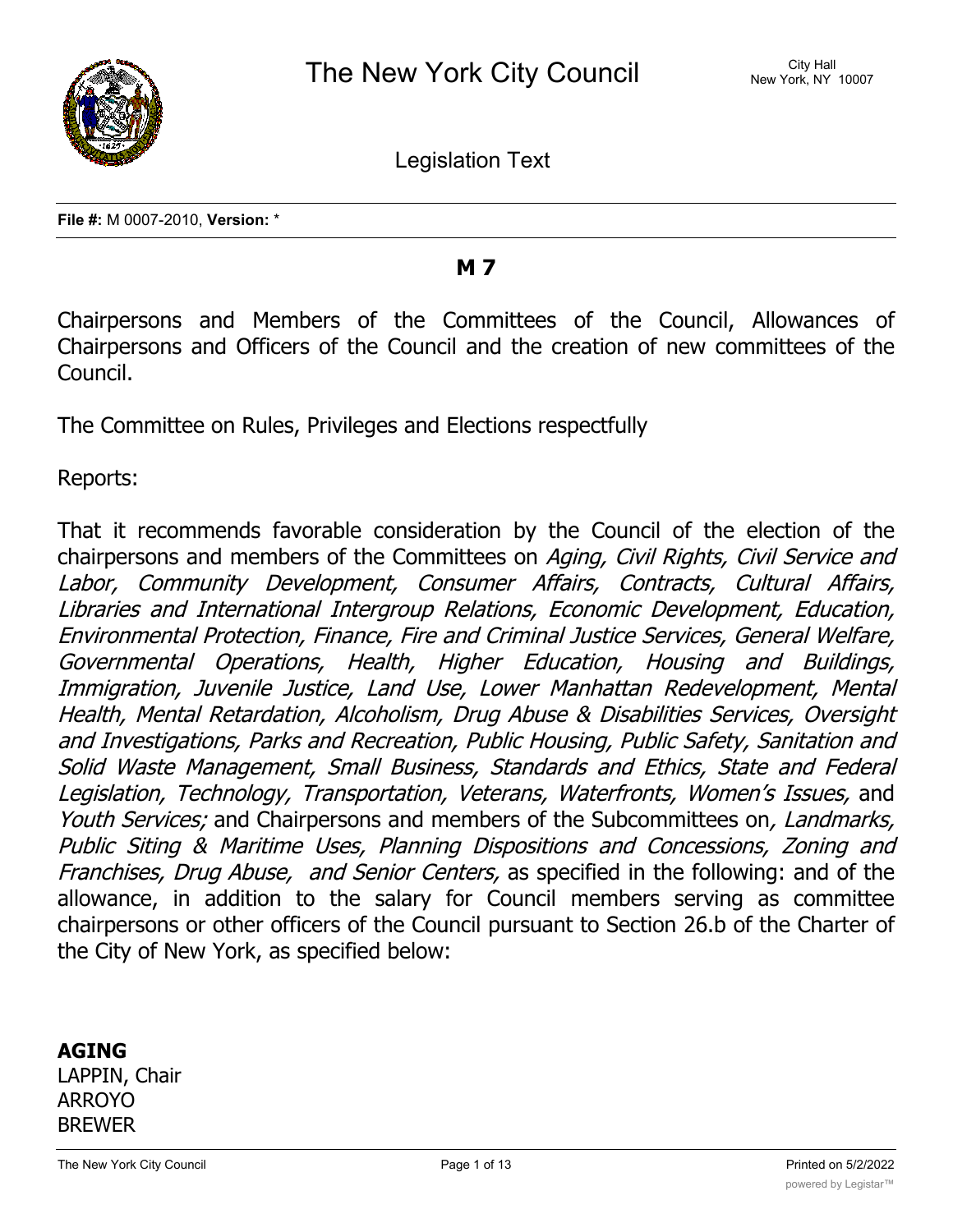### FOSTER **GENTILE** MARK-VIVERITO **VACCA** CHIN KOSLOWITZ ROSE KOO

# **CIVIL RIGHTS**

SEABROOK, Chair **FERRERAS** CHIN VAN BRAMER

### **CIVIL SERVICE & LABOR**

SANDERS, Chair GENNARO MARK-VIVERITO NELSON RECCHIA **SEABROOK** ULRICH

### **COMMUNITY DEVELOPMENT**

VANN, Chair FOSTER **GENTILE** KOPPELL MARK-VIVERITO REYNA **SANDERS** 

# **CONSUMER AFFAIRS**

KOSLOWITZ, Chair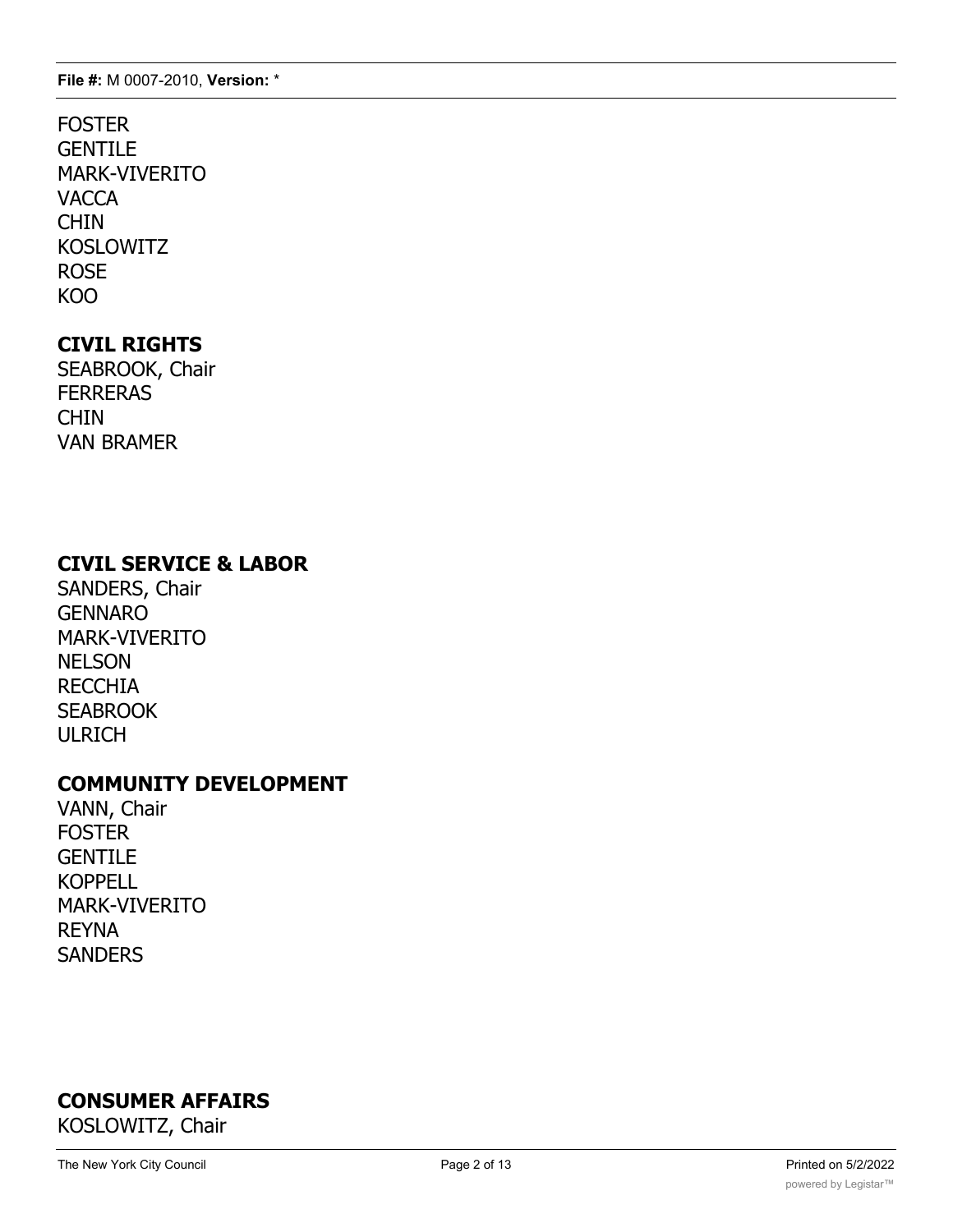### BARRON **COMRIE** GENNARO KOPPELL **NELSON** FERRERAS

### **CONTRACTS**

MEALY, Chair **JACKSON JAMES** MARK-VIVERITO NELSON

# **CULTURAL AFFAIRS, LIBRARIES & INTERNATIONAL INTERGROUP RELATIONS**

VAN BRAMER, Chair COMRIE **DICKENS** LAPPIN RECCHIA WHITE DROMM

### **ECONOMIC DEVELOPMENT**

WHITE, Chair EUGENE FERRERAS **JAMES** REYNA VANN LANDER LEVIN WEPRIN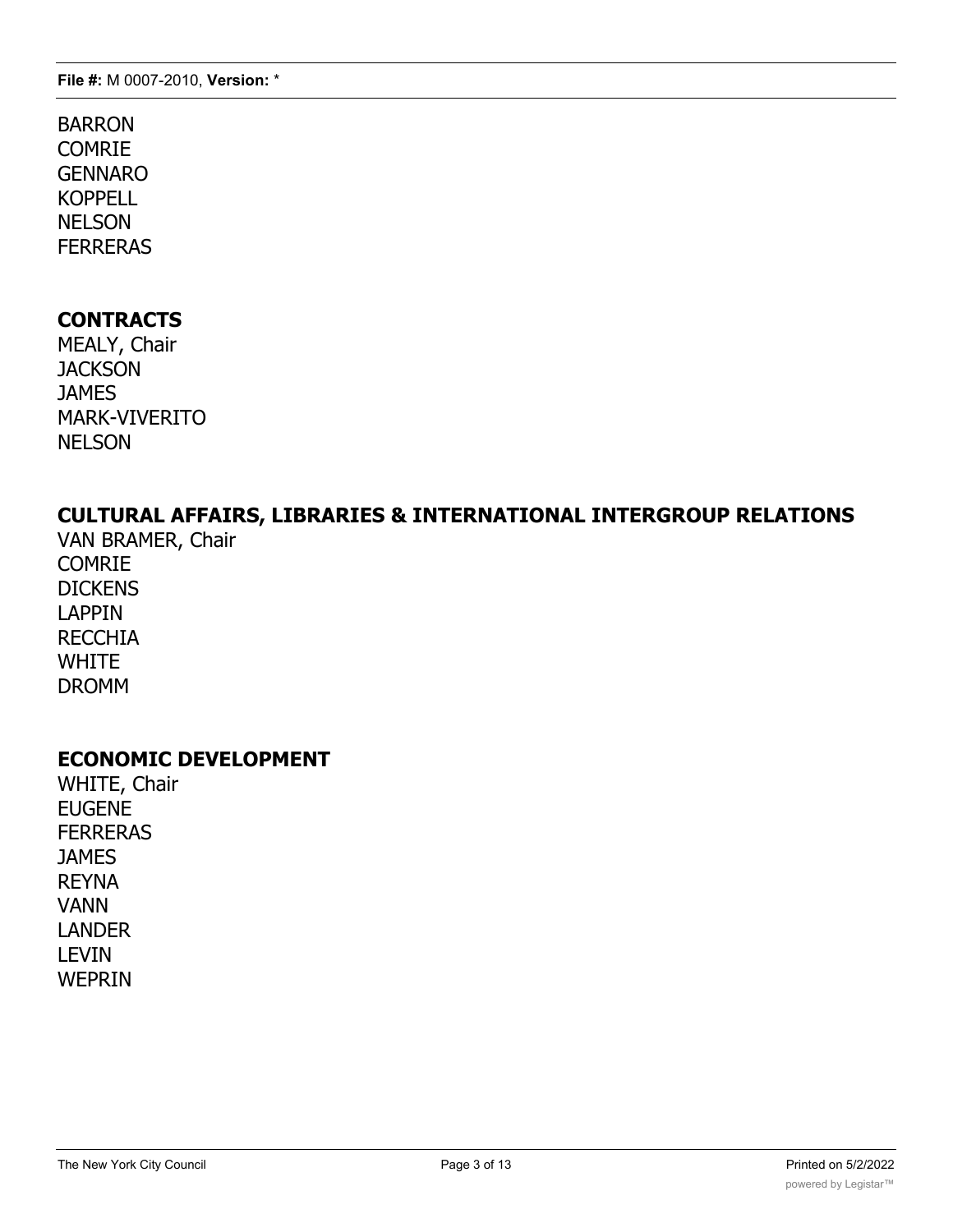### **EDUCATION**

JACKSON, Chair BARRON FIDLER FOSTER **GARODNICK** KOPPELL LAPPIN **RECCHIA VACCA** VANN CABRERA CHIN DROMM KOSLOWITZ LEVIN ROSE WEPRIN IGNIZIO ULRICH

### **ENVIRONMENTAL PROTECTION**

GENNARO, Chair **CROWLEY** KOPPELL VALLONE WHITE LANDER LEVIN

### **FINANCE**

RECCHIA, Chair BREWER COMRIE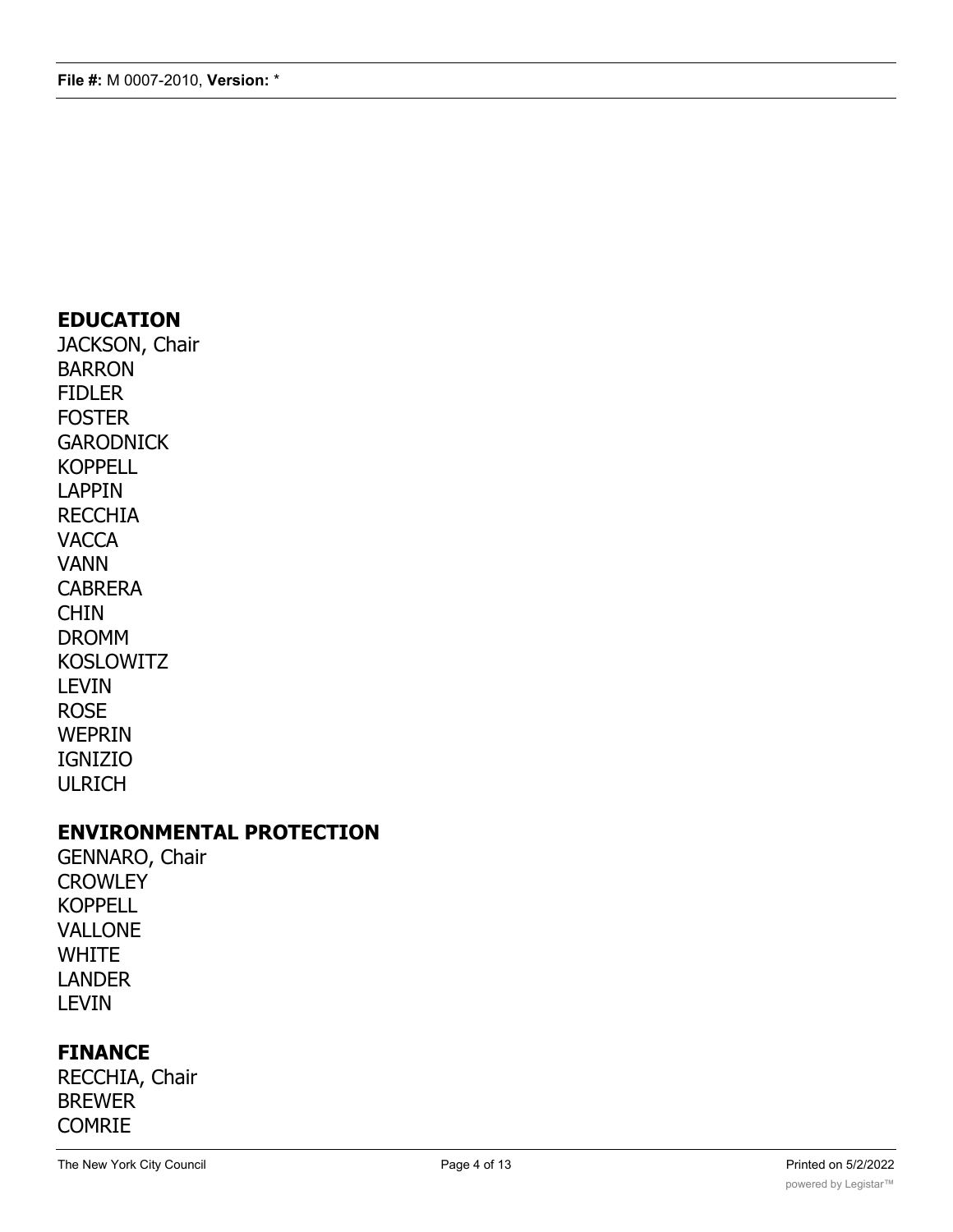FIDLER FOSTER **JACKSON KOPPELL** MEALY REYNA RIVERA VANN CABRERA FERRERAS KOSLOWITZ VAN BRAMER IGNIZIO ODDO

### **FIRE & CRIMINAL JUSTICE**

CROWLEY, Chair EUGENE **GENTILE** VALLONE RODRIGUEZ HALLORAN

### **GENERAL WELFARE**

PALMA, Chair ARROYO BREWER **FOSTER WHITE** LANDER LEVIN RODRIGUEZ VAN BRAMER

# **GOVERNMENTAL OPERATIONS**

BREWER, Chair **DICKENS**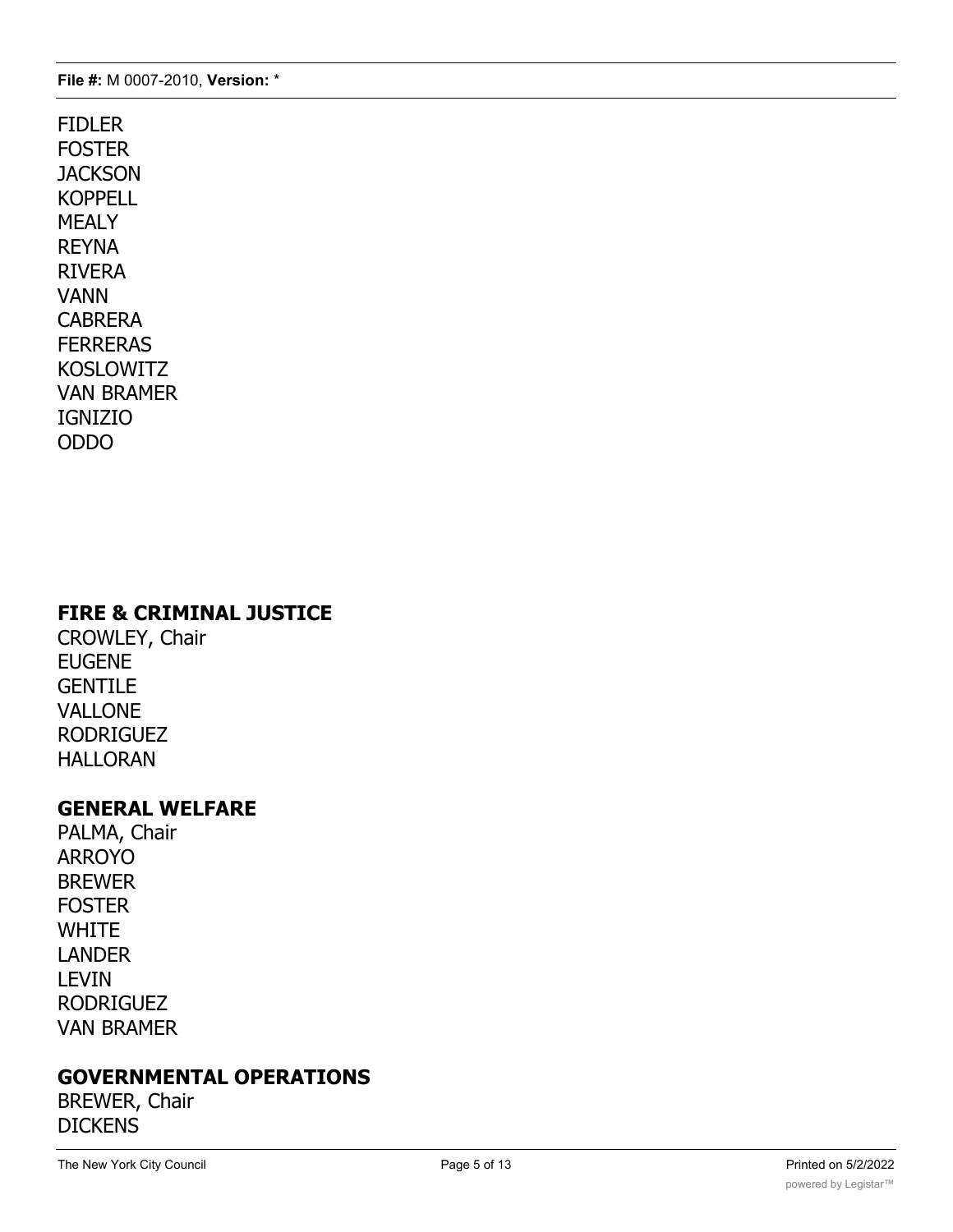#### DILAN **RECCHIA** VALLONE

### **HEALTH**

ARROYO, Chair **DICKENS** EUGENE FERRERAS FOSTER **MENDEZ** RIVERA VALLONE VANN ROSE VAN BRAMER

### **HIGHER EDUCATION**

RODRIGUEZ, Chair BREWER **SEABROOK VACCA** CABRERA ROSE WILLIAMS

### **HOUSING & BUILDINGS**

DILAN, Chair BREWER **CROWLEY** FIDLER **JACKSON JAMES** MARK-VIVERITO MENDEZ RIVERA **WHITE** WILLIAMS ULRICH ODDO

### **IMMIGRATION**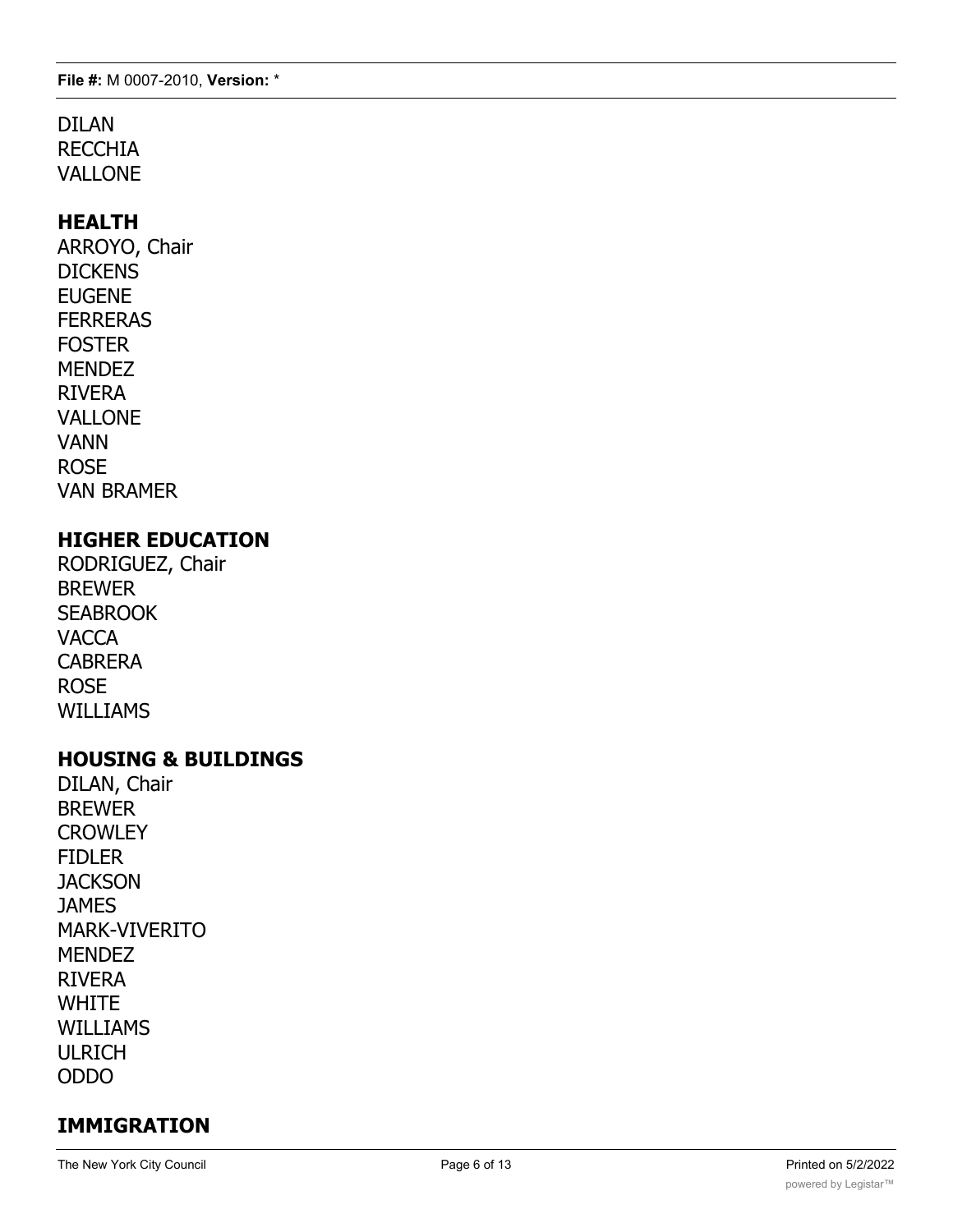DROMM, Chair BARRON EUGENE RODRIGUEZ WILLIAMS

### **JUVENILE JUSTICE**

GONZALEZ, Chair ARROYO **SANDERS** DROMM

### **LAND USE**

COMRIE, Chair ARROYO BARRON **DICKENS GARODNICK** GONZALEZ **JACKSON** LAPPIN MENDEZ PALMA REYNA RIVERA **SANDERS SEABROOK VACCA** VANN LANDER LEVIN **WEPRIN** WILLIAMS HALLORAN IGNIZIO KOO

### **LOWER MANHATTAN REDEVELOPMENT**

CHIN, Chair **MENDEZ** CABRERA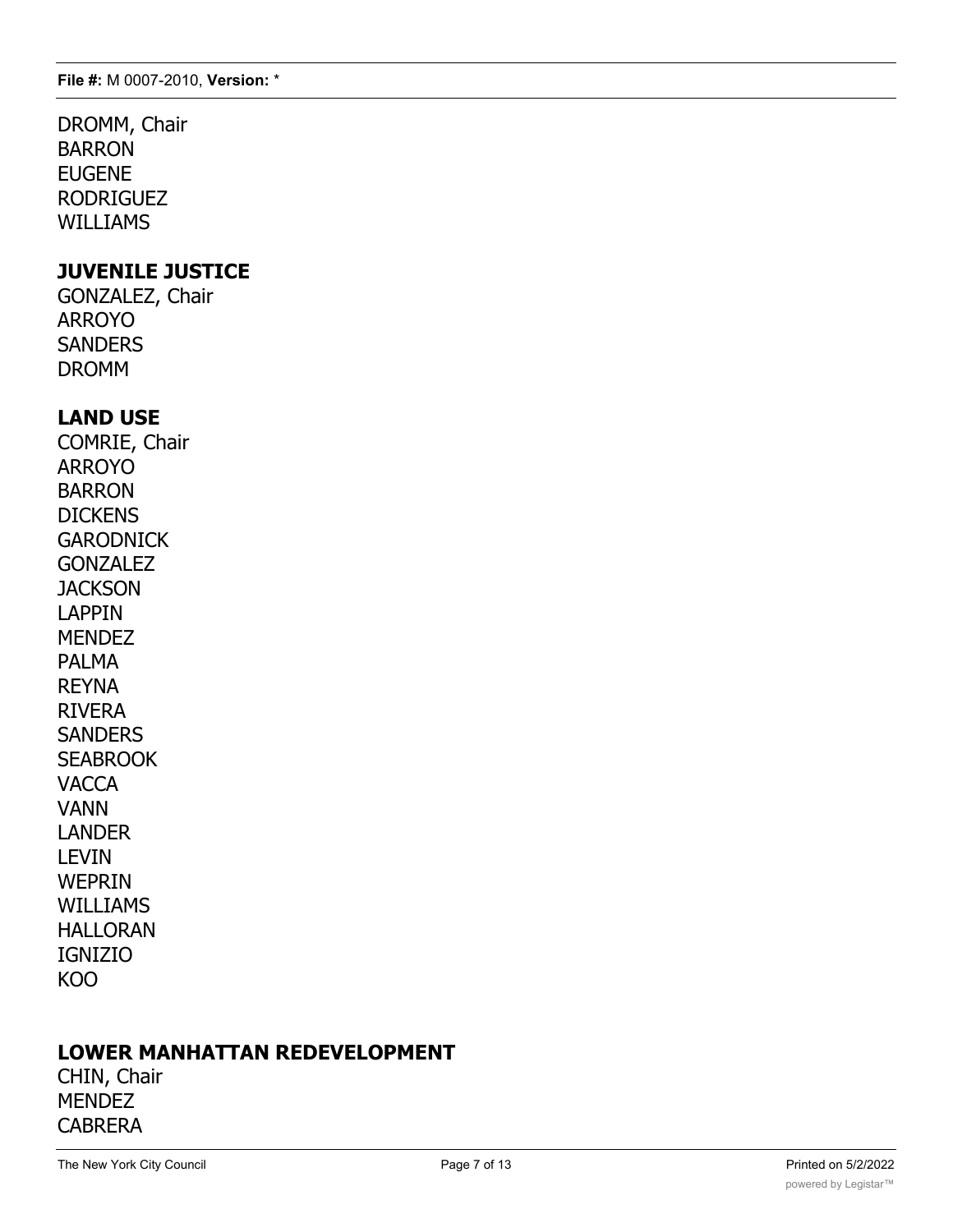LEVIN VAN BRAMER

### **MENTAL HEALTH, MENTAL RETARDATION, ALCOHOLISM, DRUG ABUSE & DISABILITY SERVICES**

KOPPELL, Chair BREWER CABRERA HALLORAN

### **OVERSIGHT & INVESTIGATIONS**

WILLIAMS, Chair NELSON ROSE WEPRIN KOO

#### **PARKS & RECREATION**

MARK-VIVERITO, Chair **CROWLEY FERRERAS GENTILE VACCA** DROMM VAN BRAMER

#### **PUBLIC HOUSING**

MENDEZ, Chair DILAN MARK-VIVERITO CHIN HALLORAN

### **PUBLIC SAFETY**

VALLONE, Chair DILAN FOSTER **GARODNICK** GENNARO **GENTILE** HALLORAN ULRICH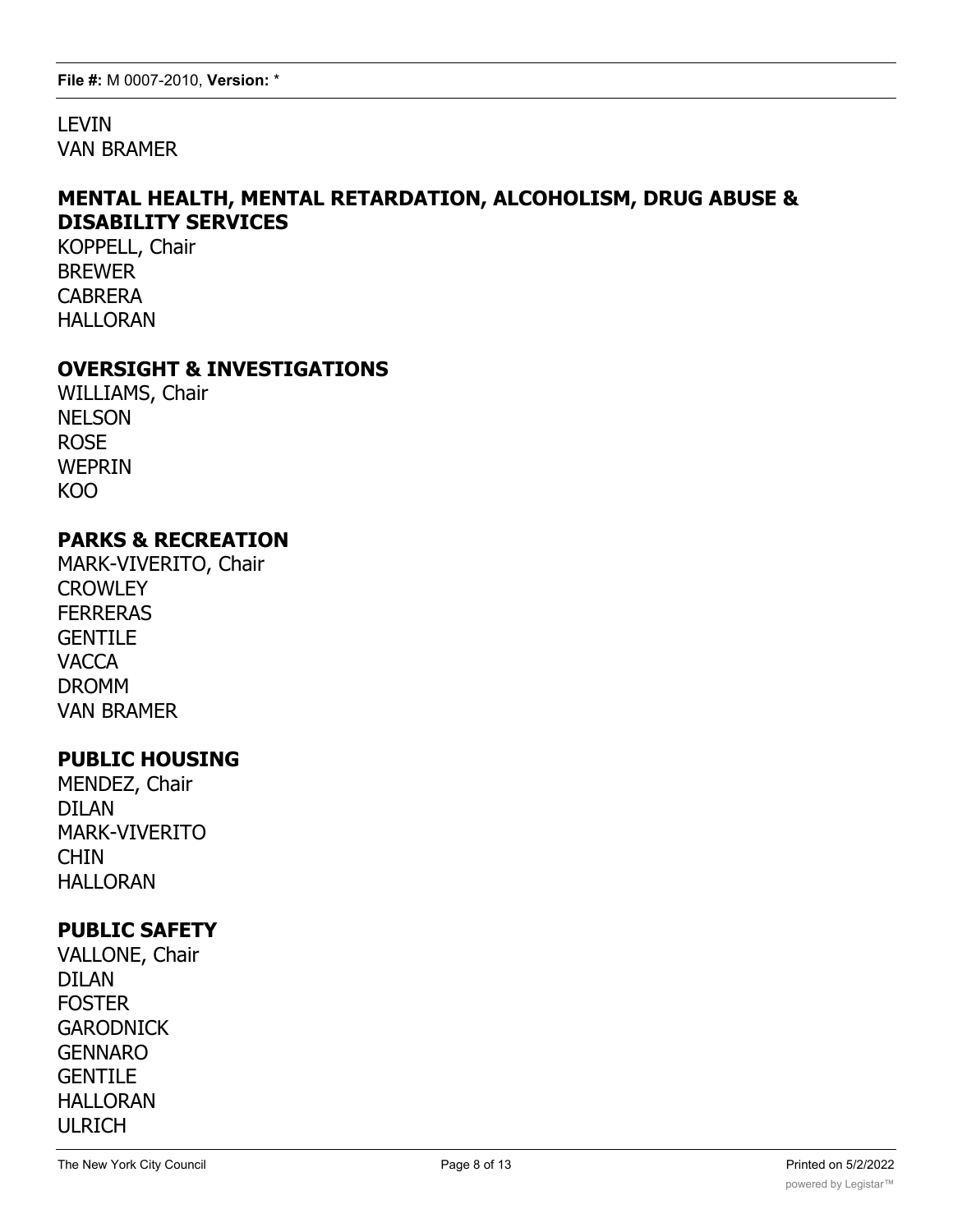### **RULES, PRIVILEGES, & ELECTIONS**

RIVERA, Chair COMRIE **DICKENS** DILAN FIDLER **JACKSON VACCA** VANN KOSLOWITZ ODDO QUINN

### **SANITATION & SOLID WASTE MANAGEMENT**

JAMES, Chair ARROYO GENNARO **JACKSON NELSON** 

### **SMALL BUSINESS**

REYNA, Chair EUGENE **JAMES CHIN** KOO

#### **STANDARDS & ETHICS**

DICKENS, Chair **JACKSON** PALMA RIVERA KOSLOWITZ IGNIZIO ODDO

### **STATE & FEDERAL LEGISLATION**

FOSTER, Chair DILAN FIDLER RECCHIA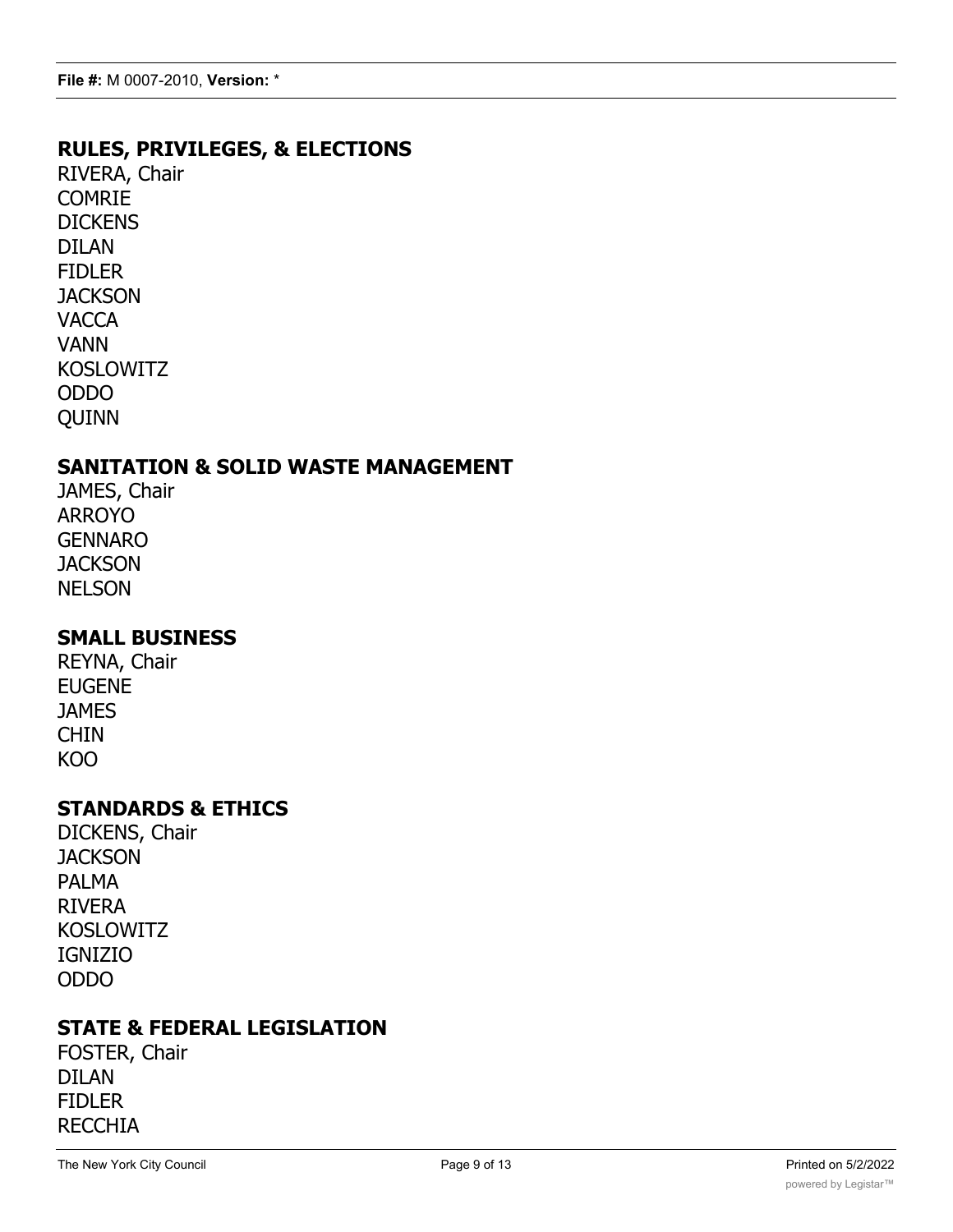**File #:** M 0007-2010, **Version:** \*

# RIVERA

**SEABROOK CROWLEY** 

### **TECHNOLOGY**

GARODNICK, Chair BREWER **JAMES** KOPPELL WEPRIN

### **TRANSPORTATION**

VACCA, Chair BREWER **GARODNICK** KOPPELL LAPPIN MEALY NELSON RODRIGUEZ ROSE VAN BRAMER IGNIZIO KOO ULRICH

### **VETERANS**

EUGENE, Chair **SANDERS** FIDLER **GENTILE** CABRERA DROMM

### **WATERFRONTS**

NELSON, Chair BREWER VALLONE LANDER ULRICH

# **WOMEN'S ISSUES**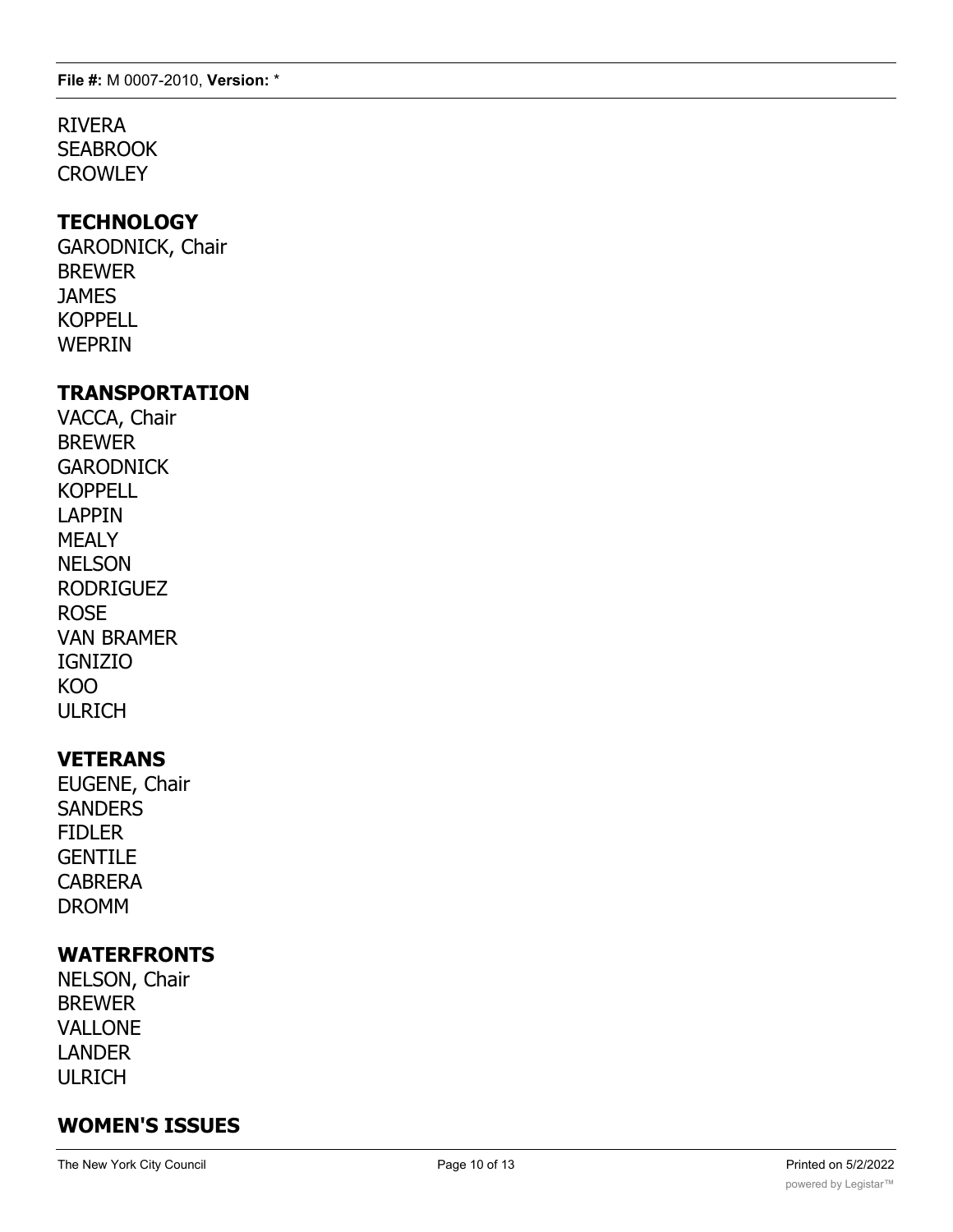**File #:** M 0007-2010, **Version:** \*

FERRERAS, Chair BARRON **CROWLEY** CHIN

#### **YOUTH SERVICES**

FIDLER, Chair **GONZALEZ** MARK-VIVERITO MEALY PALMA CABRERA RODRIGUEZ WILLIAMS KOO

### **LAND USE SUB COMMITTEES**

#### **LANDMARKS, PUBLIC SITING & MARITIME USES**

LANDER, Chair ARROYO **MENDEZ** PALMA **SANDERS** WILLIAMS KOO

### **PLANNING, DISPOSITIONS & CONCESSIONS**

LEVIN, Chair BARRON **DICKENS GONZALEZ** HALLORAN

### **ZONING & FRANCHISES**

WEPRIN, Chair COMRIE **GARODNICK JACKSON**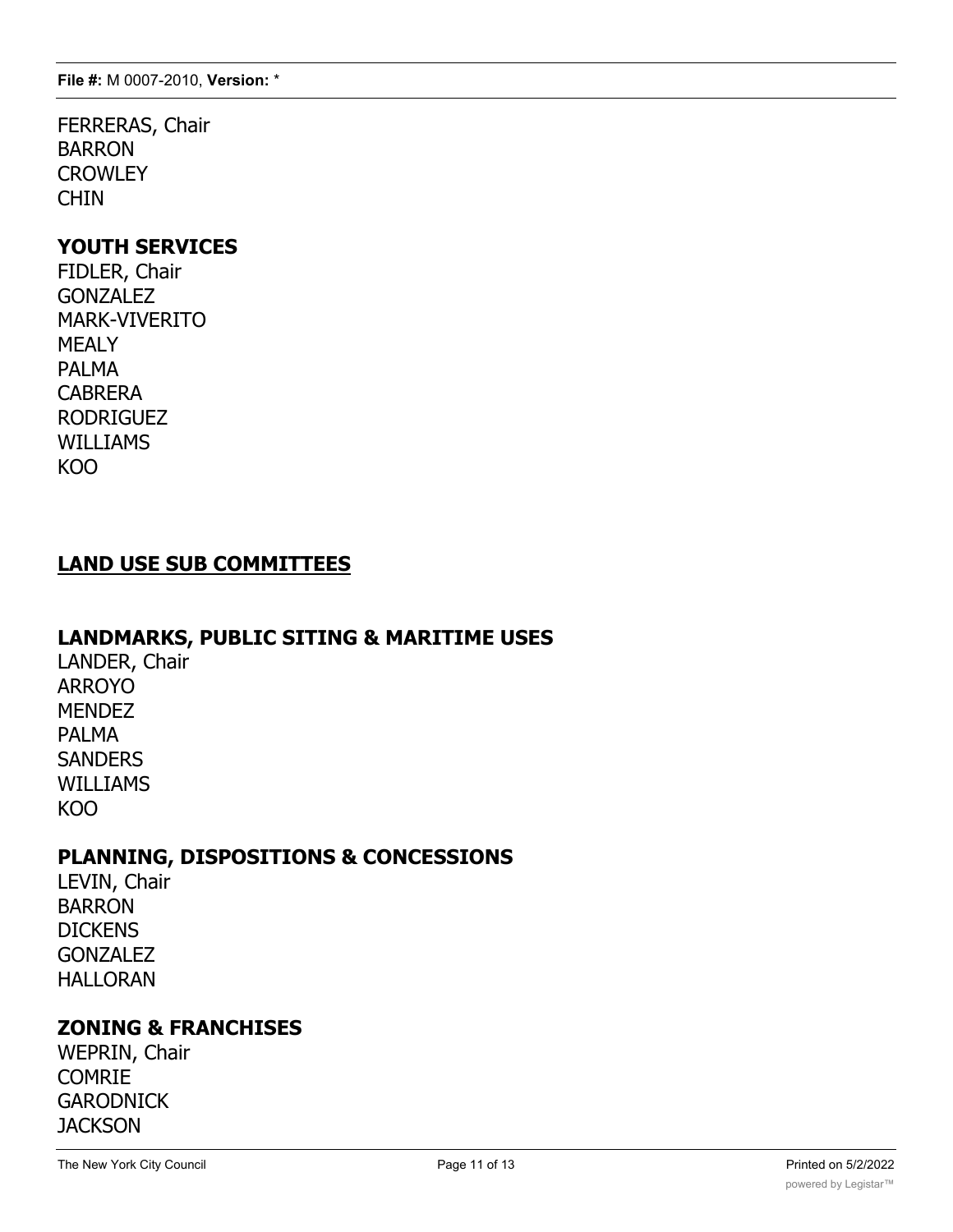LAPPIN REYNA RIVERA **SEABROOK VACCA** VANN IGNIZIO

### **SUB COMMITTEES**

# **DRUG ABUSE (MENTAL HEALTH)**

CABRERA, Chair

# **SENIOR CENTERS (AGING)**

ROSE, Chair

| Speaker                                                 | Quinn          | \$28,500 |
|---------------------------------------------------------|----------------|----------|
| Majority Leader / Rules                                 | <b>Rivera</b>  | \$23,000 |
| Deputy Majority Leader / Land Use                       | Comrie         | \$20,000 |
| Assistant Majority Leader/ Standards and Ethics         | <b>Dickens</b> | \$15,000 |
| <b>Assistant Majority Leader/ Youth Services</b>        | <b>Fidler</b>  | \$15,000 |
| Majority Whip / Community Development                   | Vann           | \$11,000 |
| <b>Minority Leader</b>                                  | Oddo           | \$18,000 |
| Minority Whip                                           | Ulrich         | \$5,000  |
| <b>Standing Committees</b>                              |                |          |
| Finance                                                 | Recchia        | \$18,000 |
| Aging                                                   | Lappin         | \$10,000 |
| <b>Civil Rights</b>                                     | Seabrook       | \$10,000 |
| Civil Service and Labor                                 | <b>Sanders</b> | \$10,000 |
| <b>Consumer Affairs</b>                                 | Koslowitz      | \$10,000 |
| Contracts                                               | <b>Mealy</b>   | \$10,000 |
| Cultural Affairs, Libraries, & International Intergroup | Van Bramer     | \$10,000 |
| <b>Relations</b>                                        |                |          |
| Economic Development                                    | White          | \$10,000 |
| Education                                               | <b>Jackson</b> | \$10,000 |
| <b>Environmental Protection</b>                         | Gennaro        | \$10,000 |
| <b>Fire and Criminal Justice Services</b>               | Crowley        | \$10,000 |
| <b>General Welfare</b>                                  | Palma          | \$10,000 |
|                                                         |                |          |